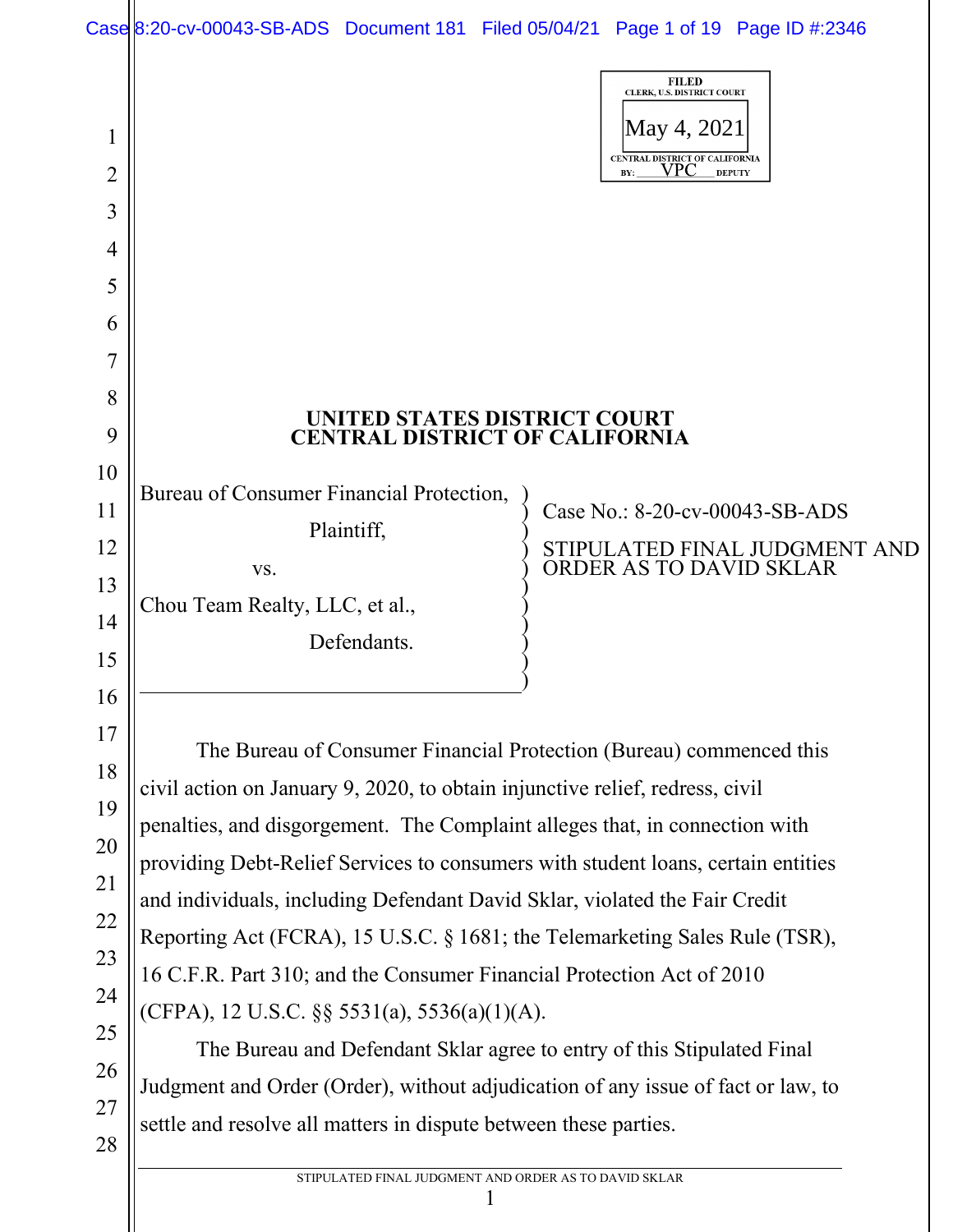STIPULATED FINAL JUDGMENT AND ORDER AS TO DAVID SKLAR 2 1 2 3 4 5 6 7 8 9 10 11 12 13 14 15 16 17 18 19 20 21 22 23 24 25 26 27 28 **THEREFORE**, it is **ORDERED: FINDINGS** 1. This Court has jurisdiction over the parties and the subject matter of this action. 2. Venue is proper in this district under 12 U.S.C. § 5564(f). 3. The relief provided in this Order is appropriate and available under sections 1054 and 1055 of the CFPA, 12 U.S.C. §§ 5564, 5565. 4. Defendant neither admits nor denies any allegations in the Complaint, except as specified in this Order. For purposes of this Order, Defendant admits the facts necessary to establish the Court's jurisdiction over him and the subject matter of this action. 5. Defendant waives all rights to seek judicial review or otherwise challenge or contest the validity of this Order and any claim he may have under the Equal Access to Justice Act, 28 U.S.C. § 2412, concerning the prosecution of this action to the date of this Order. Each Party agrees to bear its own costs and expenses, including, without limitation, attorneys' fees. 6. Entry of this Order is in the public interest. **DEFINITIONS** 7. The following definitions apply to this Order: a. "Affected Consumers" includes all consumers who, since January 1, 2015, were charged fees by Docu Prep Center. b. "Assisting Others" includes, but is not limited to: i. formulating or providing, or arranging for the formulation or provision of, any advertising or marketing material, including, but not limited to, any telephone sales script, direct mail solicitation, or the text of any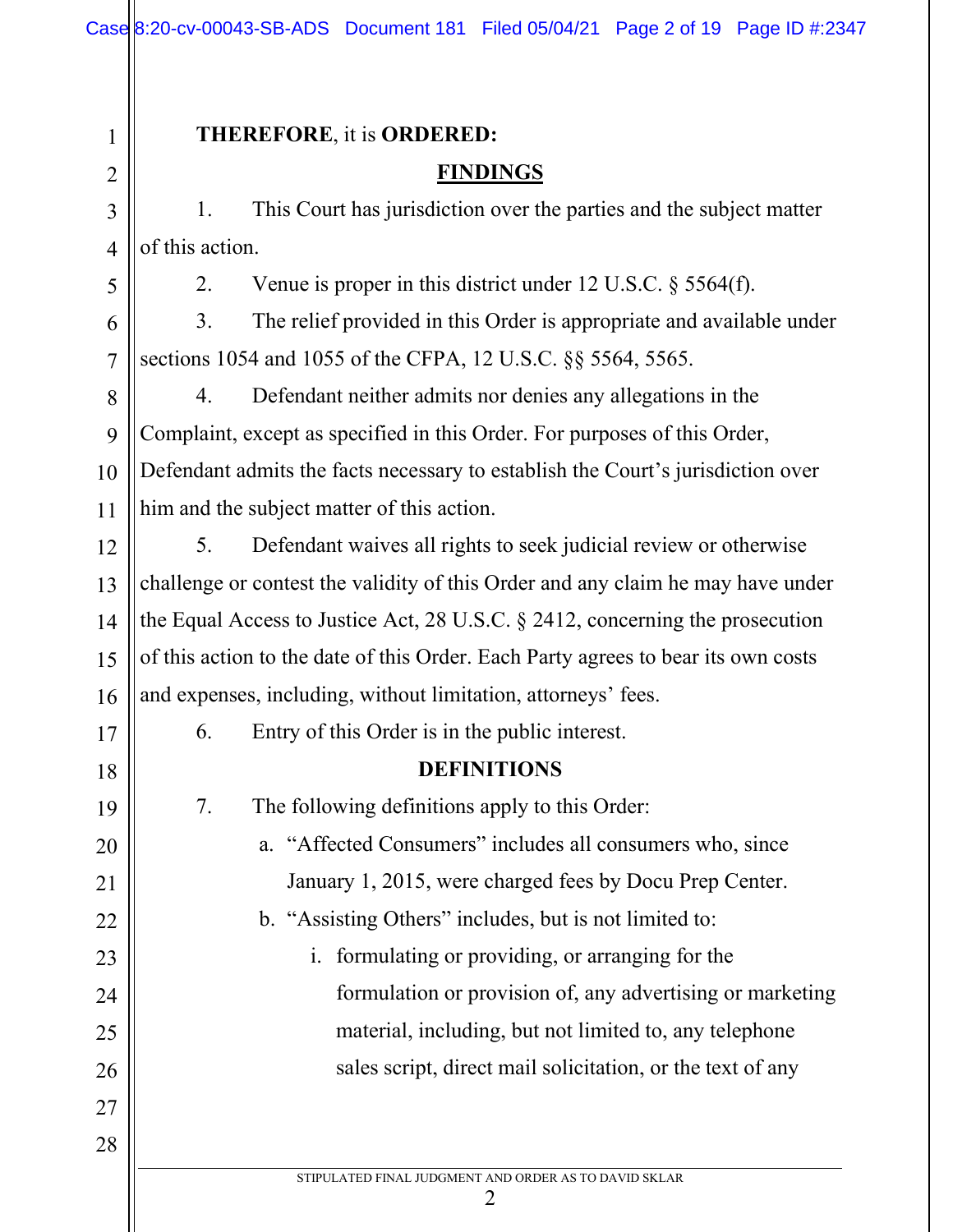1

2

3

4

5

6

7

8

9

10

11

15

17

21

23

24

25

28

12 13 14 16 18 19 20 22 26 27 Internet website, email, or other electronic communication; ii. providing names of, or contributing to the generation of, potential customers; iii. participating in or providing services related to the offering, sale, or servicing of a product, or the collection of payments for a product; iv. acting or serving as an owner, officer, director, manager, principal, partner, or limited partner of any entity; v. investing or loaning money; and vi. renting or otherwise providing office space. c. "Consumer Financial Product or Service" is synonymous in meaning and equal in scope to the definition of the term in the CFPA, 12 U.S.C. § 5481(5), and, subject to applicable restrictions contained in the CFPA, includes but is not limited to: i. extending credit and servicing loans, including acquiring, purchasing, selling, brokering, or other extensions of credit (other than solely extending commercial credit to a person who originates consumer credit transactions); ii. providing financial advisory services to consumers on individual consumer financial matters or relating to proprietary financial products or services, including providing credit counseling to any consumer or providing services to assist a consumer with debt management or debt settlement, modifying the terms of any extension of credit, or avoiding foreclosure; and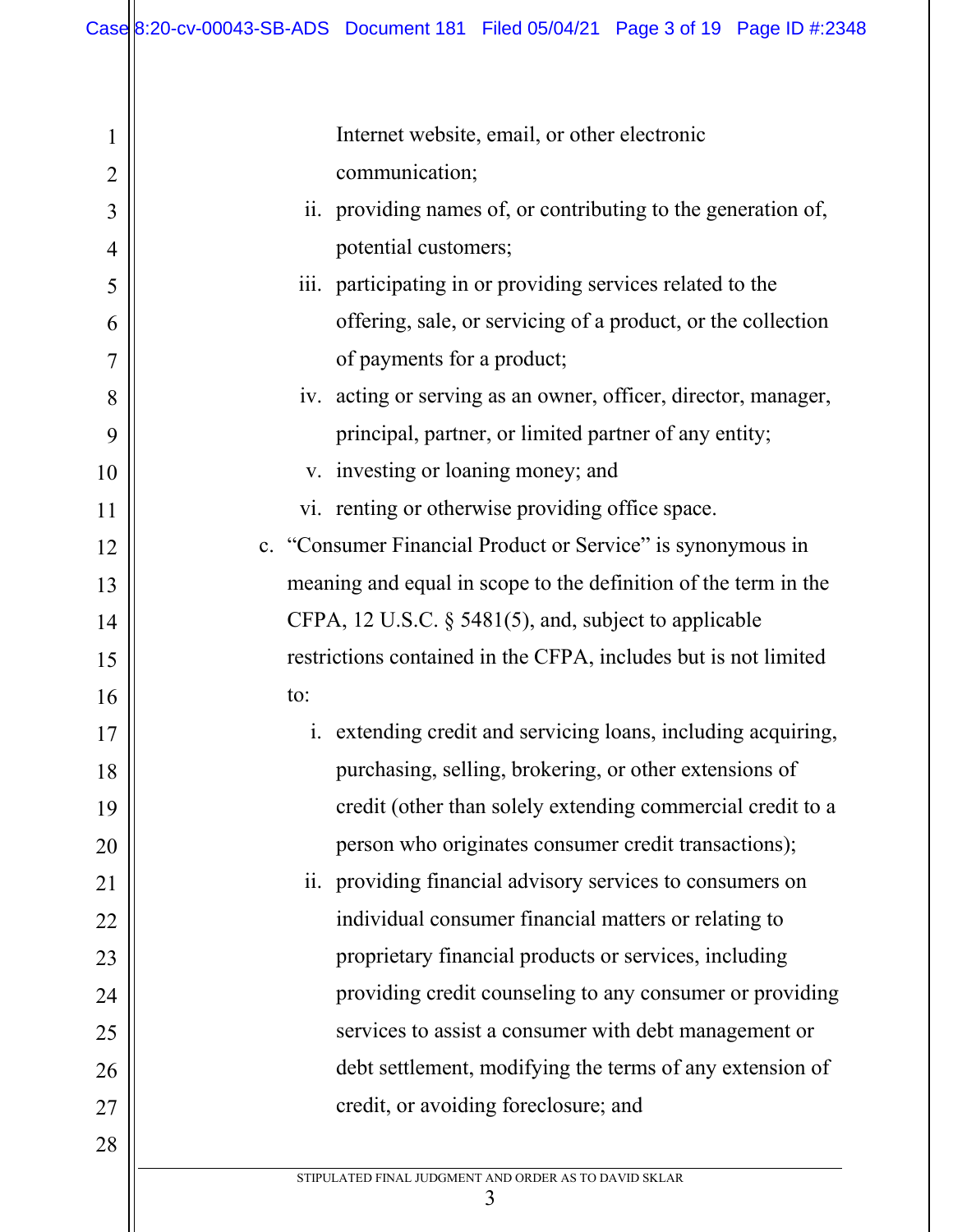| 1              | iii. engaging in deposit-taking activities, transmitting or      |
|----------------|------------------------------------------------------------------|
| $\overline{2}$ | exchanging funds, or otherwise acting as a custodian of          |
| 3              | funds or any financial instrument for use by or on behalf        |
| $\overline{4}$ | of a consumer.                                                   |
| 5              | d. "Consumer Report" means a "consumer report," as that term is  |
| 6              | defined in Section 603(d) of FCRA, 15 U.S.C. § 1681a(d).         |
| 7              | e. "Consumer Reporting Agency" means a "consumer reporting       |
| 8              | agency," as that term is defined in Section 603(f) of FCRA, 15   |
| 9              | U.S.C. $§ 1681a(f).$                                             |
| 10             | f. "Debt-Relief Service" means any product, service, plan, or    |
| 11             | program represented, directly or by implication, to renegotiate, |
| 12             | settle, or in any way alter the terms of payment or other terms  |
| 13             | of the debt, including but not limited to a student loan debt,   |
| 14             | mortgage loan debt, credit card debt, or tax debt or obligation, |
| 15             | between a person and one or more creditors or debt collectors,   |
| 16             | including, but not limited to, a reduction in the balance,       |
| 17             | interest rate, or fees owed by a person to a creditor or debt    |
| 18             | collector.                                                       |
| 19             | "Defendant" means David Sklar, and any other name by which       |
| 20             | he might be known.                                               |
| 21             | h. "Docu Prep Center" means Docu Prep Center, Inc., d/b/a        |
| 22             | DocuPrep Center, d/b/a Certified Document Center; Document       |
| 23             | Preparation Services, LP, d/b/a DocuPrep Center, d/b/a           |
| 24             | Certified Document Center; and their successors and assigns,     |
| 25             | individually, collectively, or in any combination.               |
| 26             | i. "Effective Date" means the date on which the Order is issued. |
| 27             |                                                                  |
| 28             |                                                                  |
|                | STIPULATED FINAL JUDGMENT AND ORDER AS TO DAVID SKLAR<br>4       |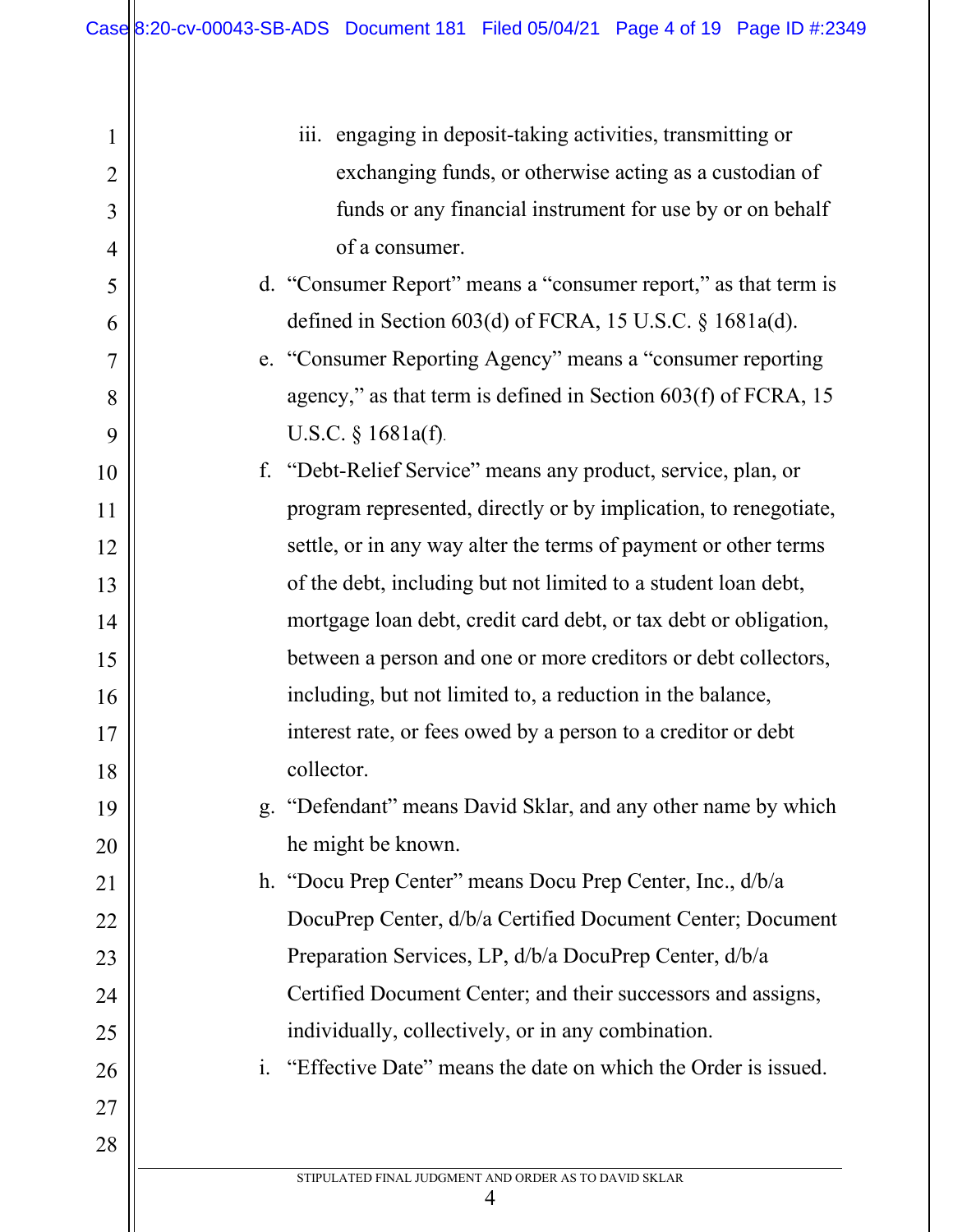| $\mathbf{1}$   | j. "Enforcement Director" means the Assistant Director of the   |
|----------------|-----------------------------------------------------------------|
| $\overline{2}$ | Office of Enforcement for the Bureau of Consumer Financial      |
| 3              | Protection, or his or her delegate.                             |
| 4              | k. "Prescreened Consumer Reports" means Consumer Reports        |
|                |                                                                 |
| 5              | relating to consumers furnished by a Consumer Reporting         |
| 6              | Agency in connection with credit or insurance transactions that |
| 7              | are not initiated by the consumers, pursuant to 15 U.S.C.       |
| 8              | § 1681b(c).                                                     |
| 9              | 1. "Related Consumer Action" means a private action by or on    |
| 10             | behalf of one or more consumers or an enforcement action by     |
| 11             | another governmental agency brought against Defendant based     |
| 12             | on substantially the same facts as described in the Complaint.  |
| 13             | m. "Student Loan Debt Relief Companies" means Docu Prep         |
| 14             | Center, Inc., d/b/a DocuPrep Center, d/b/a Certified Document   |
| 15             | Center; Document Preparation Services, LP, d/b/a DocuPrep       |
| 16             | Center, d/b/a Certified Document Center; Certified Doc Prep,    |
| 17             | Inc.; Certified Doc Prep Services, LP; Assure Direct Services,  |
| 18             | Inc.; Assure Direct Services, LP; Direct Document Solutions,    |
| 19             | Inc.; Direct Document Solutions, LP; Secure Preparation         |
| 20             | Services, Inc.; Secure Preparation Services, LP, and their      |
| 21             | successors and assigns, individually, collectively, or in any   |
| 22             | combination.                                                    |
| 23             | n. "Telemarketing" means a plan, program, or campaign which is  |
| 24             | conducted to induce the purchase of goods or services or a      |
| 25             |                                                                 |
| 26             | charitable contribution, by use of one or more telephones and   |
|                | which involves more than one interstate phone call.             |
| 27             |                                                                 |

STIPULATED FINAL JUDGMENT AND ORDER AS TO DAVID SKLAR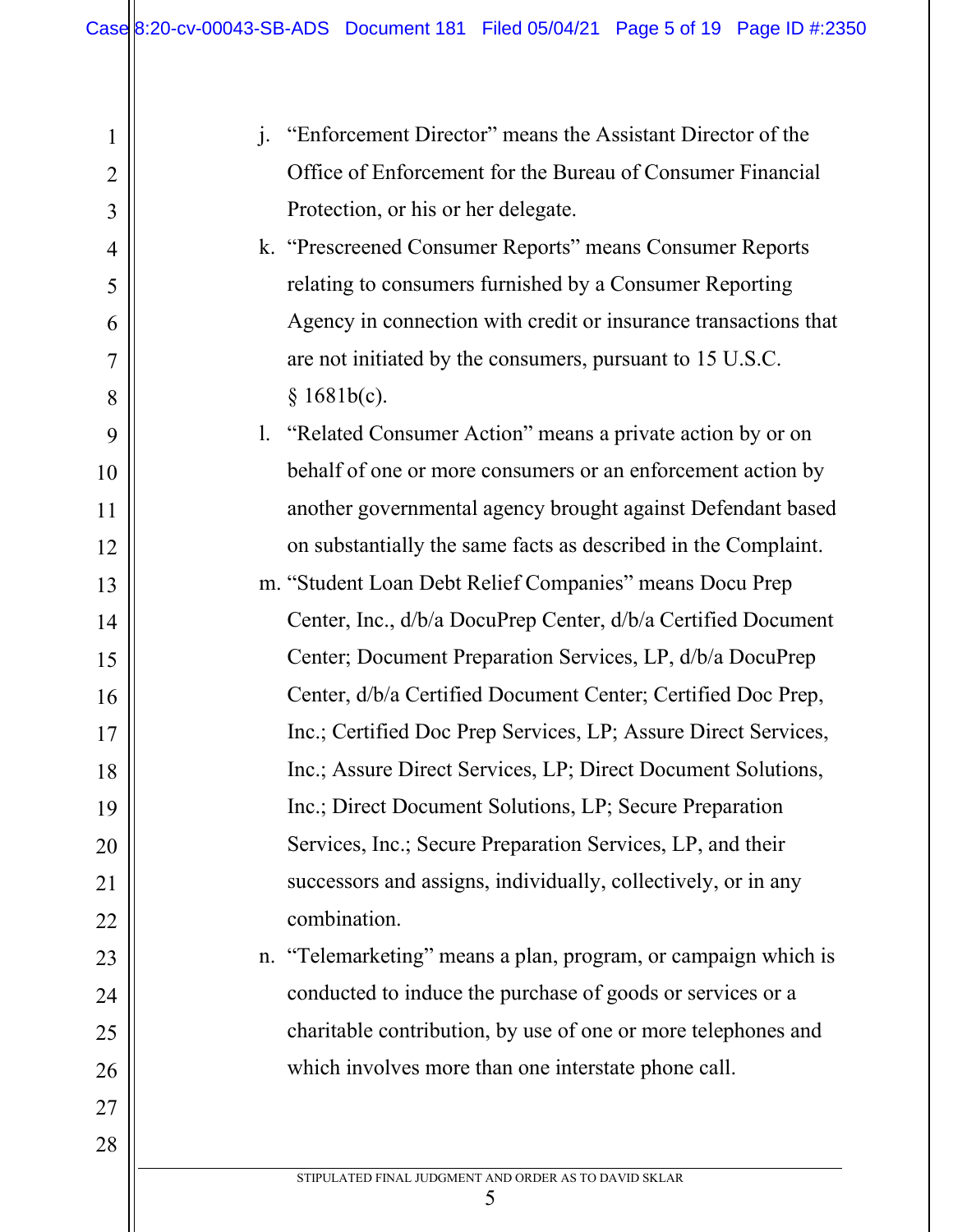| 1              | <u>ORDER</u>                                                                    |
|----------------|---------------------------------------------------------------------------------|
| $\overline{2}$ | <b>CONDUCT RELIEF</b>                                                           |
| 3              | I.                                                                              |
| $\overline{4}$ | <b>Permanent Ban on Offering or Providing Debt-Relief Services</b>              |
| 5              | IT IS ORDERED that:                                                             |
| 6              | 8.<br>Defendant, whether acting directly or indirectly, is permanently          |
| $\overline{7}$ | restrained and enjoined from:                                                   |
| 8              | a. participating in, advertising, marketing, promoting, offering for            |
| 9              | sale, selling, or providing any Debt-Relief Service; or                         |
| 10             | b. Assisting Others in, or receiving any remuneration or other                  |
| 11             | consideration from, the provision, advertising, marketing,                      |
| 12             | promoting, offering for sale, sale or production of any Debt-                   |
| 13             | Relief Service.                                                                 |
| 14             | Nothing in this Order shall be read as an exception to this Paragraph.          |
| 15             | II.                                                                             |
| 16             | <b>Permanent Ban on Telemarketing Consumer</b>                                  |
| 17             | <b>Financial Products or Services</b>                                           |
| 18             | 9.<br>Defendant, whether acting directly or indirectly, is permanently          |
| 19             | restrained and enjoined from participating in Telemarketing or Assisting Others |
| 20             | engaged in Telemarketing any Consumer Financial Product or Service. Nothing     |
| 21             | in this Order shall be read as an exception to this Paragraph.                  |
| 22             | III.                                                                            |
| 23             | <b>Permanent Ban on Using or Obtaining Prescreened Consumer Reports</b>         |
| 24             | IT IS ORDERED that:                                                             |
| 25             | Defendant, whether acting directly or indirectly, is permanently<br>10.         |
| 26             | restrained and enjoined from using, obtaining, offering, providing, selling, or |
| 27             |                                                                                 |
| 28             |                                                                                 |
|                | STIPULATED FINAL JUDGMENT AND ORDER AS TO DAVID SKLAR<br>6                      |
|                |                                                                                 |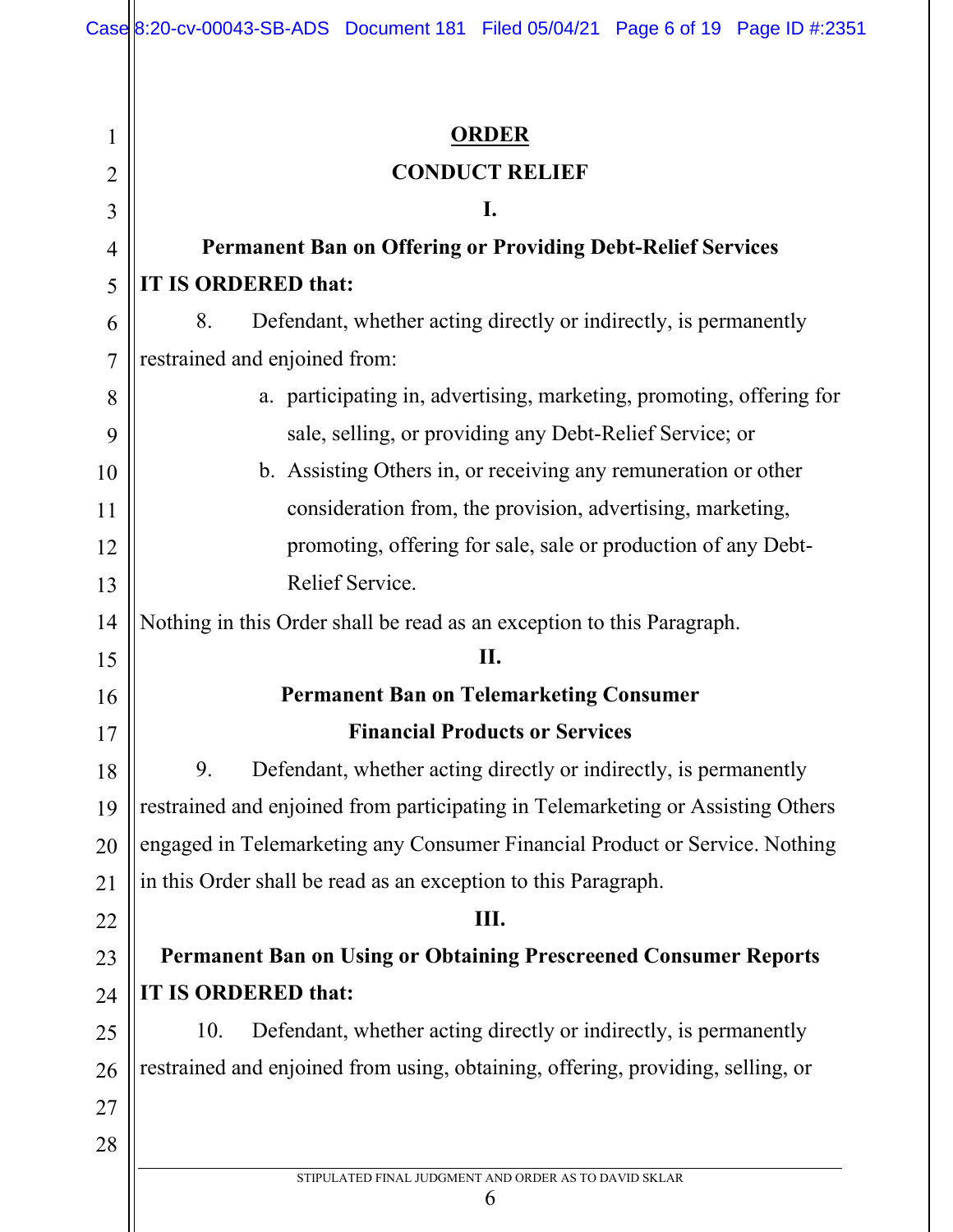arranging for others to use or obtain Prescreened Consumer Reports for any

purpose. Nothing in this Order shall be read as an exception to this Paragraph.

### **IV.**

# **Prohibition on Using or Obtaining Consumer Reports for Any Business Purpose**

# **IT IS ORDERED that:**

1

2

3

4

5

6

7

8

9

10

11

12

13

14

15

17

18

19

21

22

23

24

25

26

27

28

11. Defendant, and his officers, agents, servants, employees, and attorneys, and all other persons in active concert or participation with them, who receive actual notice of this Order, whether acting directly or indirectly, are permanently restrained and enjoined from using, obtaining, offering, providing, selling, or arranging for others to use or obtain Consumer Reports for any business purpose. Nothing in this Order shall be read as an exception to this Paragraph.

# **V.**

# **Consumer Information**

#### 16 **IT IS ORDERED** that:

20 12. Defendant and his officers, agents, servants, employees, and attorneys, and all other persons in active concert or participation with them, who receive actual notice of this Order, whether acting directly or indirectly, may not:

> a. disclose, use, or benefit from consumer information, including the name, address, or any information about the consumer's student loans, contained in or derived from Prescreened Consumer Reports obtained for use in marketing Debt-Relief Services; or

b. disclose, use, or benefit from consumer information, including the name, address, telephone number, email address, social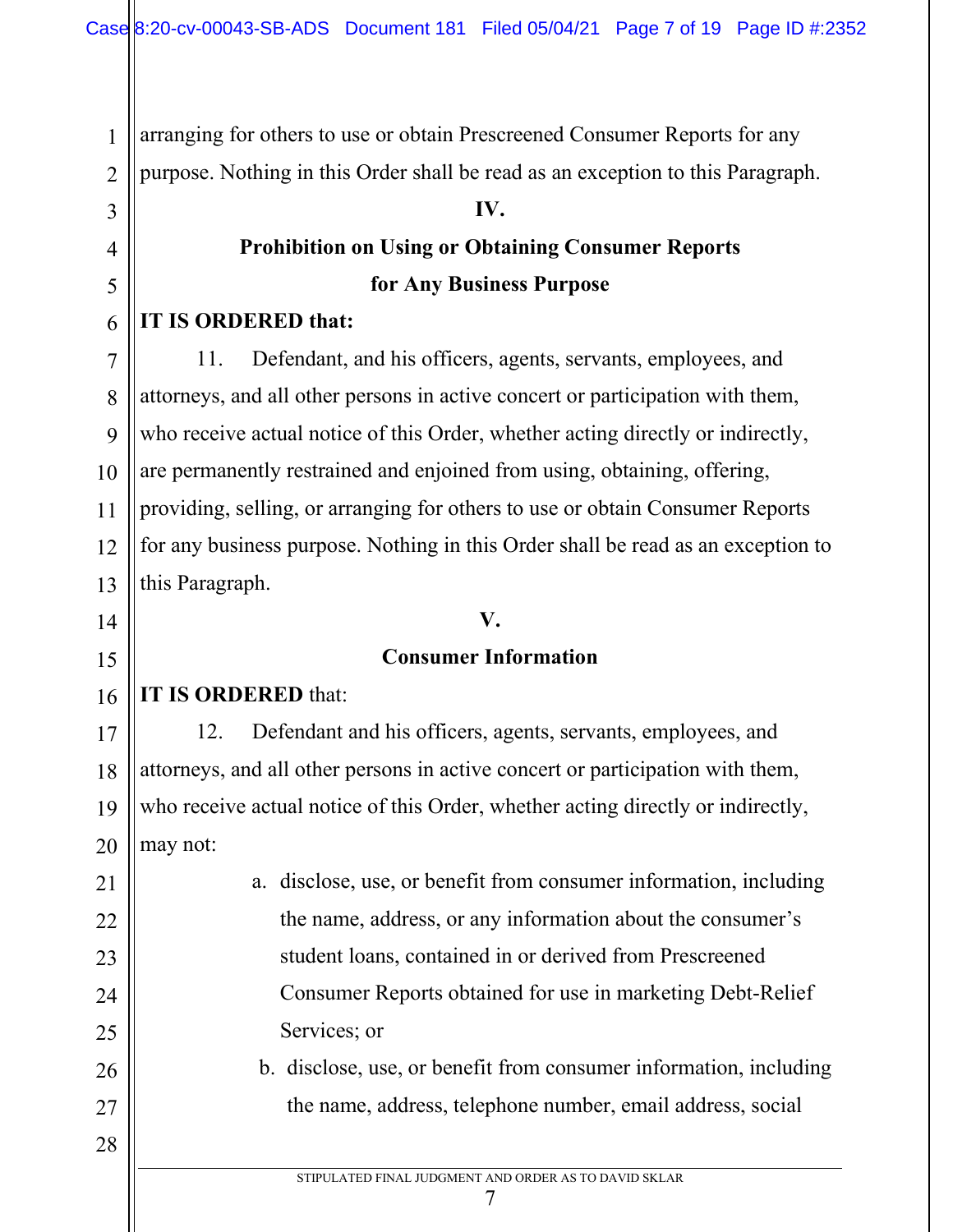security number, other identifying information, or any data that enables access to a customer's account (including a credit card, bank account, or other financial account), obtained from or through the activities of the Student Loan Debt Relief Companies.

*However*, this Order does not prohibit the disclosure of consumer information if lawfully requested by a government agency or required by law, regulation, or court order.

#### **MONETARY PROVISIONS**

#### **VI.**

#### **Order to Pay Redress**

#### 12 **IT IS FURTHER ORDERED** that:

13. A judgment for monetary relief is entered in favor of the Bureau and against Defendant, in the amount of \$7,000,000 for the purpose of providing redress to Affected Consumers; however, full payment of this judgment will be suspended upon satisfaction of the obligations in Paragraphs 14 through 18 of this Section and Paragraphs 27 through 31 and 33 of Section IX and subject to Section VII of this Order.

19 20 22 14. Within 10 days of the Effective Date, Defendant must pay to the Bureau, by wire transfer to the Bureau or to the Bureau's agent, and according to the Bureau's wiring instructions, \$3,000.00, in partial satisfaction of the judgment referenced in Paragraph 13 of this Section.

23 24 25 26 27 15. With regard to any redress that Defendant pays under this Section, if Defendant, directly or indirectly, receives any reimbursement or indemnification from any source, including but not limited to payment made under any insurance policy, or if Defendant secures a tax deduction or tax credit with regard to any federal, state, or local tax, Defendant must: (a) immediately

1

2

3

4

5

6

7

8

9

10

11

13

14

15

16

17

18

21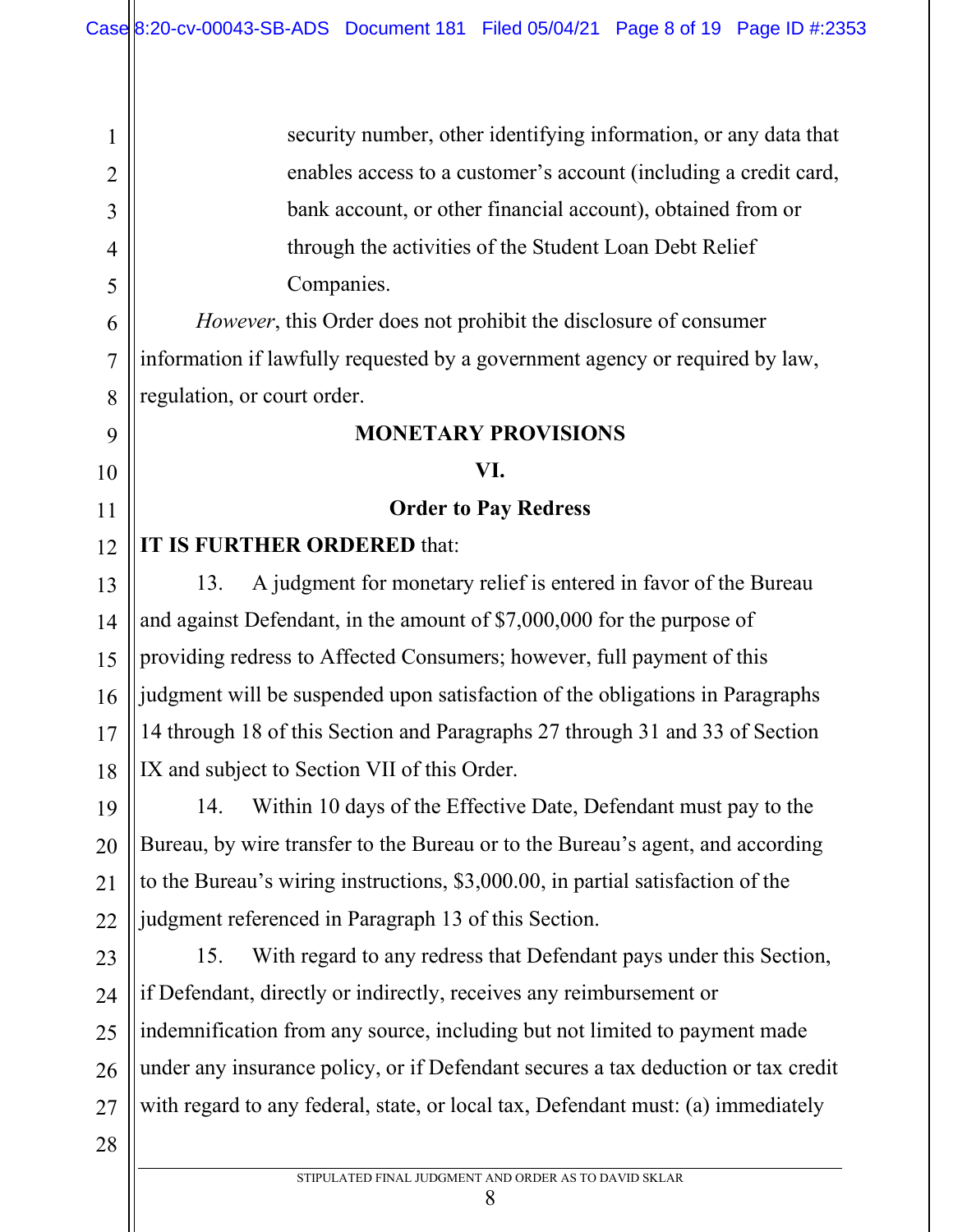2 3 4 5 6 7 8 notify the Enforcement Director in writing, and (b) within 10 days of receiving the funds or monetary benefit, Defendant must transfer to the Bureau the full amount of such funds or monetary benefit (Additional Payment) to the Bureau or to the Bureau's agent according to the Bureau's wiring instructions. After the Bureau receives the Additional Payment, the amount of the suspended judgment referenced in Paragraph 13 will be reduced by the amount of the Additional Payment and the Additional Payment will be applied toward satisfaction of the monetary judgment entered in Paragraph 13.

16. Any funds received by the Bureau in satisfaction of this judgment will be deposited into a fund or funds administered by the Bureau or to the Bureau's agent according to applicable statutes and regulations to be used for redress for Affected Consumers, including, but not limited to, refund of moneys, restitution, damages or other monetary relief, and for any attendant expenses for the administration of any such redress.

17. If the Bureau determines, in its sole discretion, that redress to consumers is wholly or partially impracticable or if funds remain after redress is completed, the Bureau will deposit any remaining funds in the U.S. Treasury as disgorgement. Defendant will have no right to challenge any actions that the Bureau or its representatives may take under this Section.

18. Payment of redress to any Affected Consumer under this Order may not be conditioned on that Affected Consumer waiving any right.

# 22

1

9

10

11

12

13

14

15

16

17

18

19

20

21

# 23 24 25

# **Effect of Misrepresentation or Omission Regarding Financial Condition IT IS FURTHER ORDERED** that:

**VII.**

26 27 19. The suspension of the monetary judgment entered in Section VI of this Order is expressly premised on the truthfulness, accuracy, and completeness of Defendant's financial statements and supporting documents

28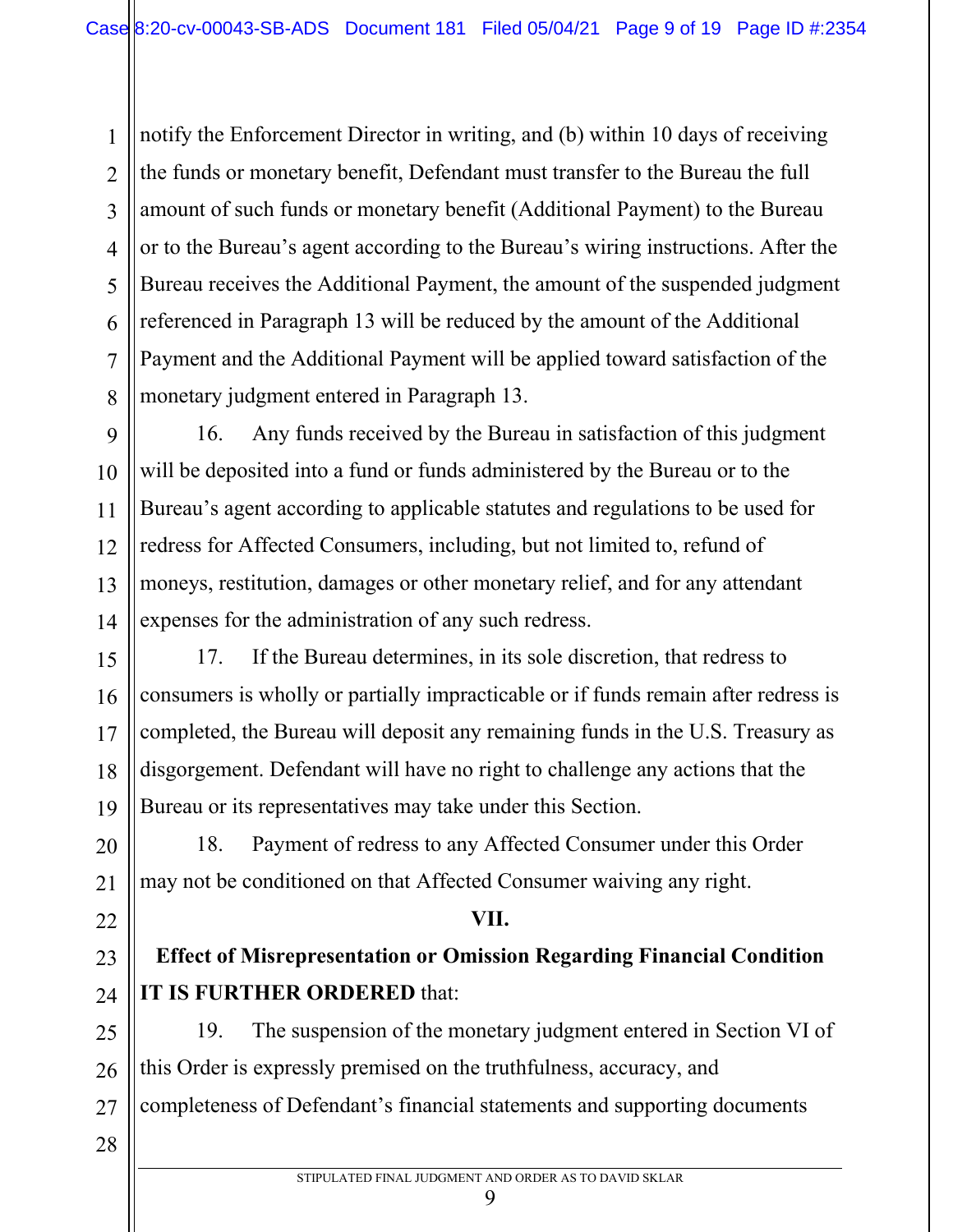submitted to the Bureau, which Defendant asserts are truthful, accurate, and complete, and which include the Financial Statement of Defendant, including the attachments, executed on September 8, 2020, and submitted to the Bureau on or about September 29, 2020.

20. If upon motion by the Bureau, the Court determines that Defendant has failed to disclose any material asset, or that his Financial Statement identified in Paragraph 19 contains any material misrepresentations or omissions, including materially misstating the value of any asset, the Court shall terminate the suspension of the monetary judgment entered in Section VI of this Order and the full judgment of \$7,000,000 entered shall be immediately due and payable, less any amounts paid to the Bureau under Section VI of this Order.

13 14 15 16 17 18 19 20 21 21. If the Court terminates the suspension of the monetary judgment under this Section, the Bureau will be entitled to interest on the Order, computed from the date of entry of this Order, at the rate prescribed by 28 U.S.C. § 1961, as amended, on any outstanding amounts not paid; provided, however, that in all other respects this Order shall remain in full force and effect unless otherwise ordered by the Court; and, provided further, that proceedings instituted under this provision would be in addition to, and not in lieu of any other civil or criminal remedies as may be provided by law, including any other proceedings that the Bureau may initiate to enforce this Order.

# **VIII.**

# **Order to Pay Civil Money Penalties**

**IT IS FURTHER ORDERED** that:

22. Under section 1055(c) of the CFPA, 12 U.S.C.  $\S$  5565(c), by reason of the violations of law alleged against Defendant in the Complaint, and taking into account the factors in 12 U.S.C.  $\S$  5565(c)(3), Defendant must pay a

28

22

23

24

25

26

27

1

2

3

4

5

6

7

8

9

10

11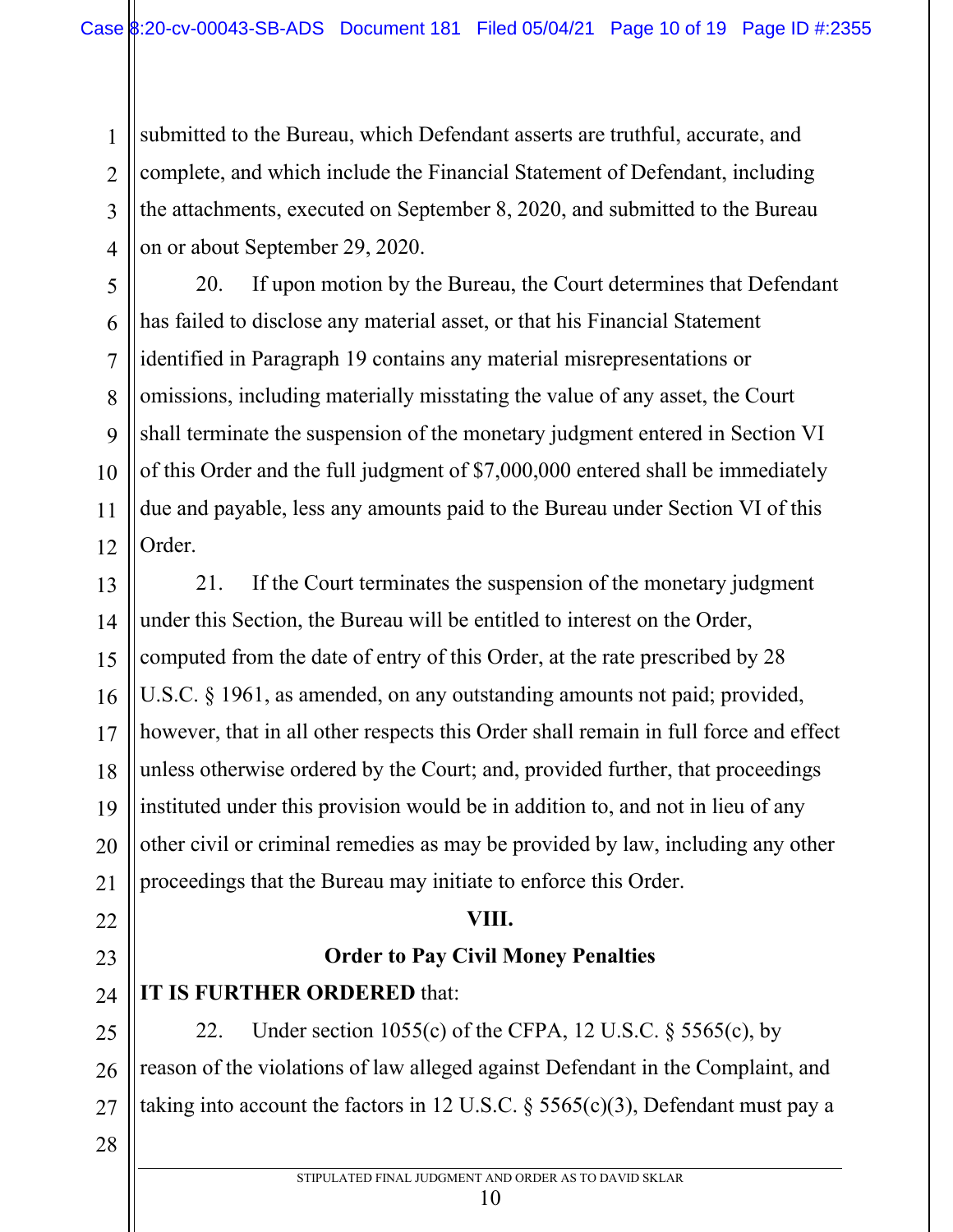civil money penalty of \$1.00 to the Bureau. This nominal penalty is based on Defendant's limited ability to pay as attested to in its financial statements identified in Section VII above.

1

2

3

7

8

9

13

14

15

16

17

18

19

24

25

28

4 5 6 23. Within 10 days of the Effective Date, Defendant must pay the civil money penalties in Paragraph 22 by wire transfer to the Bureau or to the Bureau's agent in compliance with the Bureau's wiring instructions.

24. The civil money penalty paid under this Order will be deposited in the Civil Penalty Fund of the Bureau, as required by section 1017(d) of the CFPA, 12 U.S.C. § 5497(d).

10 11 12 25. Defendant must treat the civil money penalties paid under this Order as a penalty paid to the government for all purposes. Regardless of how the Bureau ultimately uses those funds, Defendant may not:

> a. claim, assert, or apply for a tax deduction, tax credit, or any other tax benefit for any civil money penalty paid under this Consent Order; or

b. seek or accept, directly or indirectly, reimbursement or indemnification from any source, including but not limited to payment made under any insurance policy, with regard to any civil money penalty paid under this Order.

20 21 22 23 26. Defendant agrees that the civil penalty imposed by the Order represents a civil penalty owed to the United States Government, is not compensation for actual pecuniary loss, and, thus that it is not subject to discharge under the Bankruptcy Code under 11 U.S.C. § 523(a)(7).

### **IX.**

# **Additional Monetary Provisions**

26 27 27. In the event of any default on Defendant's obligations to make payment under this Order, interest, computed under 28 U.S.C. § 1961, as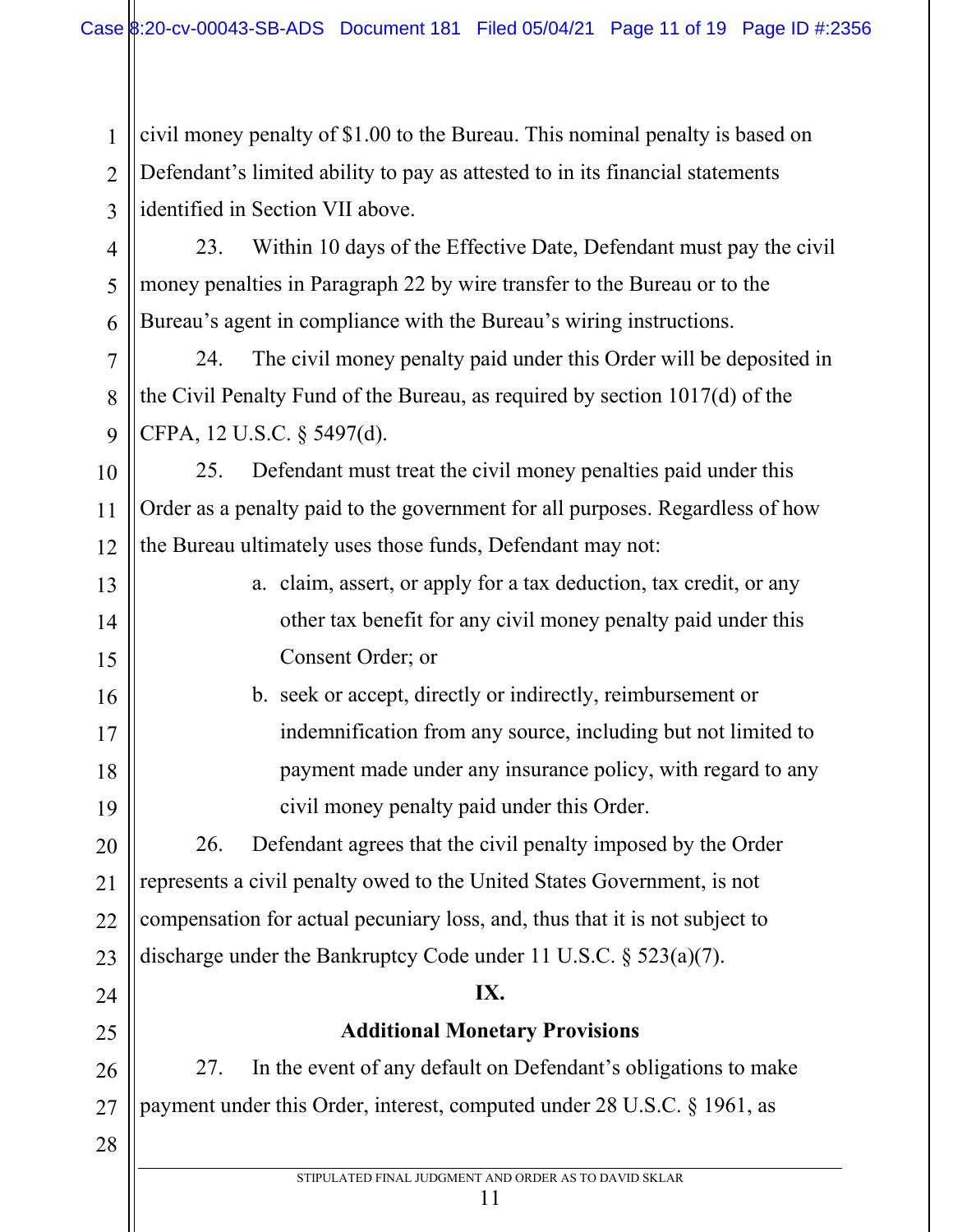amended, will accrue on any outstanding amounts not paid from the date of default to the date of payment, and will immediately become due and payable.

28. Defendant relinquishes all dominion, control, title to the funds paid under this Order to the fullest extent permitted by law. No part of the funds may be returned to Defendant.

29. The facts alleged in the Complaint will be taken as true and be given collateral estoppel effect, without further proof, in any proceeding based on the entry of the Order, or in any subsequent civil litigation by, or on behalf of the Bureau, including in a proceeding to enforce its rights to any payment or monetary judgment under this Order, such as a nondischargeability complaint in any bankruptcy case.

14 30. The facts alleged in the Complaint establish all elements necessary to sustain an action by the Bureau under to Section  $523(a)(2)(A)$  of the Bankruptcy Code, 11 U.S.C. § 523(a)(2)(A). For such purposes, this Order will have collateral estoppel effect against Defendant, even in Defendant's capacity as debtor-in-possession.

17 18 19 20 31. Under 31 U.S.C. § 7701, Defendant, unless he already has done so, must furnish to the Bureau his taxpayer-identification numbers, which may be used for purposes of collecting and reporting on any delinquent amount arising out of this Order.

21 22 23 24 25 26 27 32. Within 30 days of the entry of a final judgment, order, or settlement in a Related Consumer Action, Defendant must notify the Enforcement Director of the final judgment, order, or settlement in writing. That notification must indicate the amount of redress, if any, that Defendant paid or is required to pay to consumers, and it must describe the consumers or classes of consumers to whom that redress has been or will be paid. To preserve the deterrent effect of the civil money penalty in any Related Consumer Action,

28

1

2

3

4

5

6

7

8

9

10

11

12

13

15

16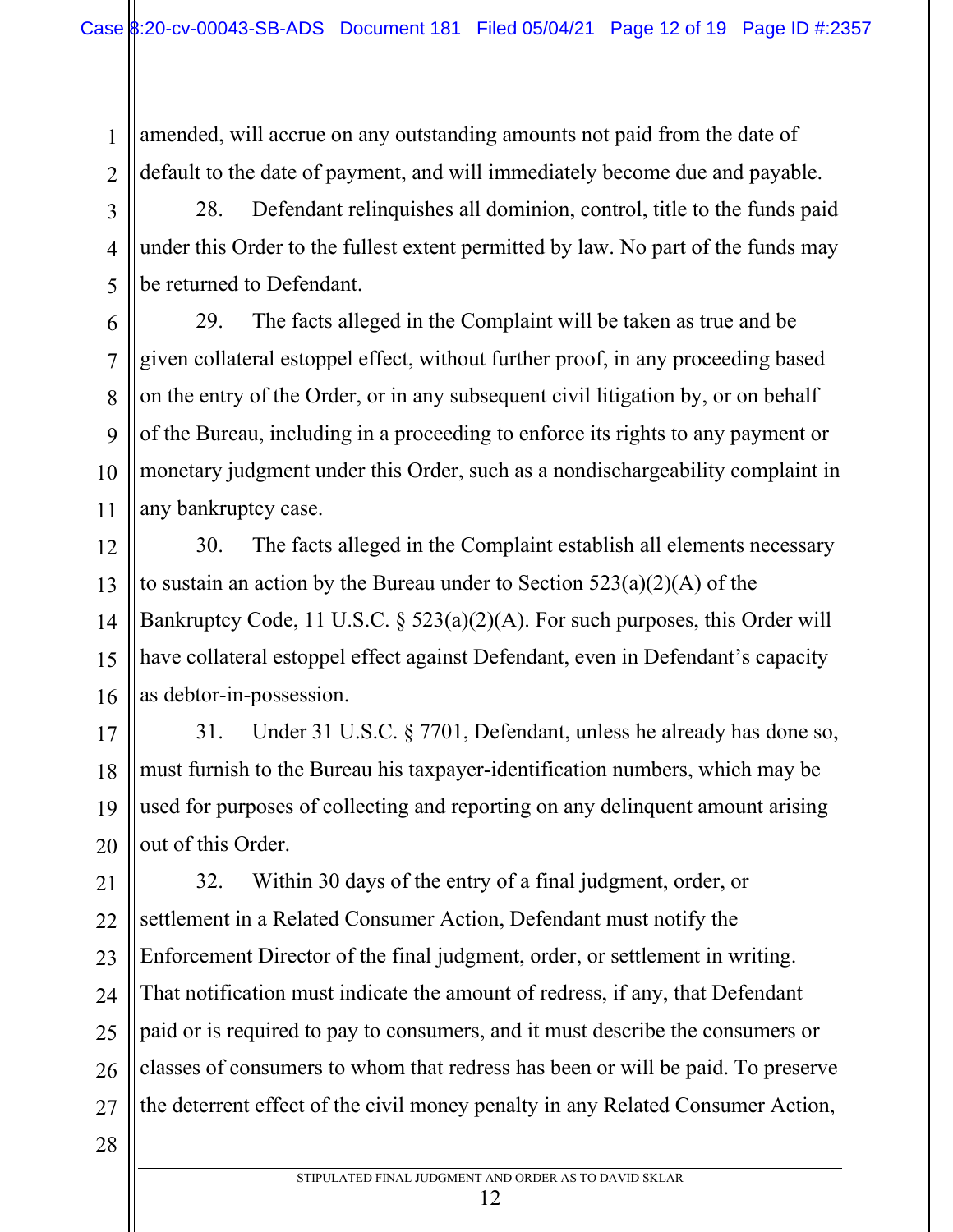1 2 3 4 5 6 7 8 9 10 11 12 Defendant may not argue that Defendant is entitled to, nor may Defendant benefit by, any offset or reduction of any monetary remedies imposed in the Related Consumer Action because of the civil money penalty paid in this action, or because of any payment that the Bureau makes from the Civil Penalty Fund. If the court in any Related Consumer Action offsets or otherwise reduces the amount of compensatory monetary remedies imposed against Defendant based on the civil money penalty paid in this action, or based on any payment that the Bureau makes from the Civil Penalty Fund, Defendant must, within 30 days after entry of a final order granting such offset or reduction, notify the Bureau and pay the amount of the offset or reduction to the U.S. Treasury. Such a payment will not be considered an additional civil money penalty and will not change the amount of the civil money penalty imposed in this action.

33. Under Section 604(a)(I) of FCRA, 15 U.S.C.§ 168l b(a)(1), any Consumer Reporting Agency may furnish a Consumer Report concerning Defendant to the Bureau, which may be used for purposes of collecting and reporting on any delinquent amount arising out of this Order.

# **COMPLIANCE PROVISIONS**

### **X.**

# **Reporting Requirements**

# **IT FURTHER ORDERED** that:

21 22 23 24 25 26 27 34. Defendant must notify the Bureau of any development that may affect compliance obligations arising under this Order, including but not limited to, a dissolution, assignment, sale, merger, or other action that would result in the emergence of a successor company; the creation or dissolution of a subsidiary, parent, or affiliate that engages in any acts or practices subject to this Order; the filing of any bankruptcy or insolvency proceeding by or against Defendant; or a change in Defendant's name or address. Defendant must

28

13

14

15

16

17

18

19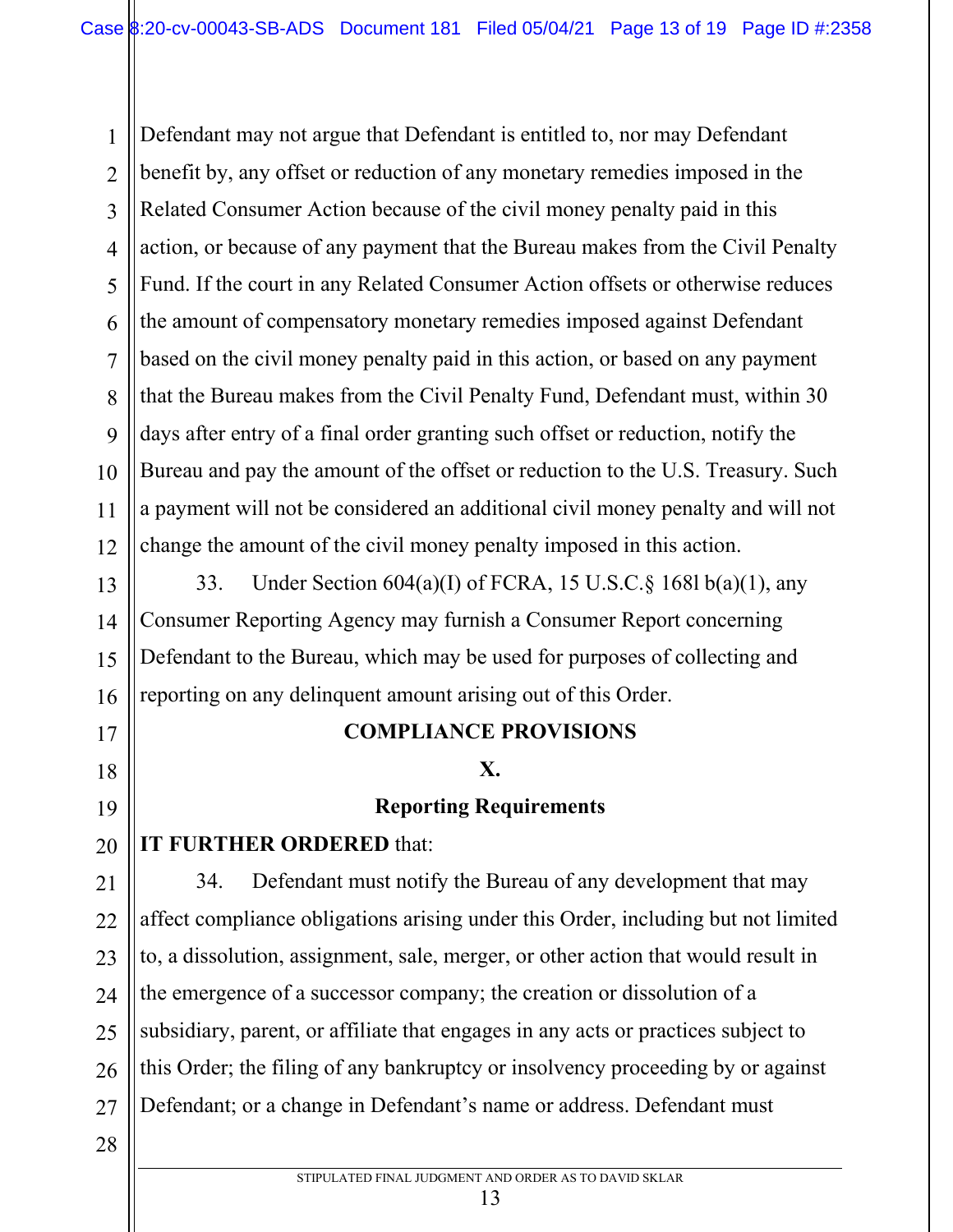| $\mathbf{1}$   | provide such notice at least 30 days before the development, or as soon as     |
|----------------|--------------------------------------------------------------------------------|
| $\overline{2}$ | practicable after learning of the development, whichever is sooner.            |
| 3              | Within 7 days of the Effective Date, Defendant must:<br>35.                    |
| $\overline{4}$ | a. designate at least one telephone number and email, physical,                |
| 5              | and postal address as points of contact, which the Bureau may                  |
| 6              | use to communicate with Defendant;                                             |
| $\overline{7}$ | b. identify all businesses for which Defendant is the majority                 |
| 8              | owner, or that Defendant directly or indirectly controls, by all               |
| 9              | of their names, telephone numbers, and electronic, physical, and               |
| 10             | postal addresses;                                                              |
| 11             | c. describe the activities of each such business, including the                |
| 12             | products and services offered, and the means of advertising,                   |
| 13             | marketing, and sales;                                                          |
| 14             | d. identify Defendant's telephone numbers and all electronic,                  |
| 15             | physical, and postal addresses, including all residences; and                  |
| 16             | e. describe in detail Defendant's involvement in any business for              |
| 17             | which he performs services in any capacity or which he wholly                  |
| 18             | or partially owns, including his title, role, responsibilities,                |
| 19             | participation, authority, control, and ownership.                              |
| 20             | Defendant must report any change in the information required to<br>36.         |
| 21             | be submitted under Paragraph 35 at least 30 days before the change, or as soon |
| 22             | as practicable after learning about the change, whichever is sooner.           |
| 23             | Within 90 days of the Effective Date, and again one year after the<br>37.      |
| 24             | Effective Date, Defendant must submit to the Enforcement Director an accurate  |
| 25             | written compliance progress report sworn to under penalty of perjury           |
| 26             | ("Compliance Report"), which, at a minimum:                                    |
| 27             |                                                                                |
| 28             |                                                                                |
|                | STIPULATED FINAL JUDGMENT AND ORDER AS TO DAVID SKLAR<br>14                    |
|                |                                                                                |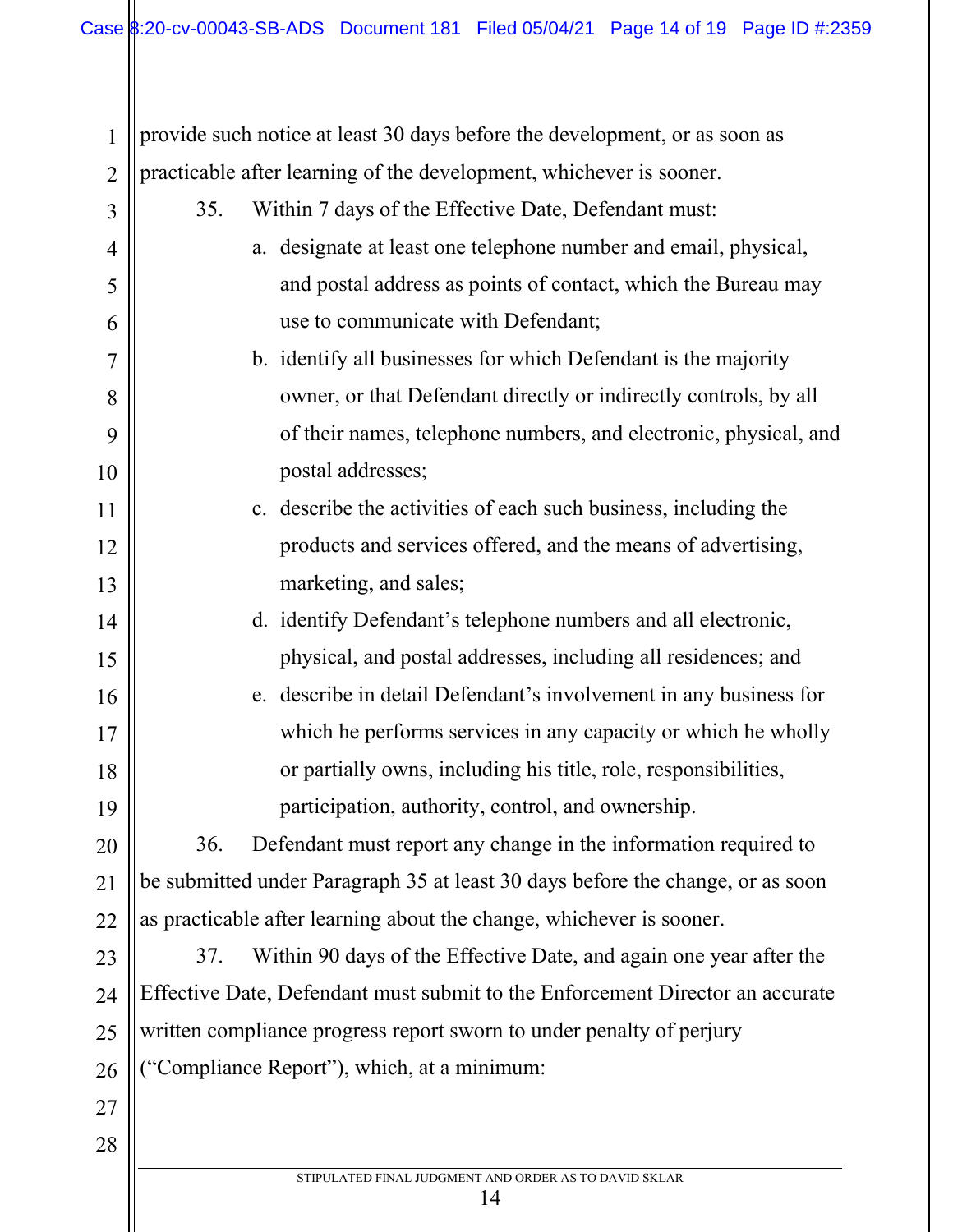1

2

3

4

5

6

7

8

9

10

11

12

13

14

15

16

17

18

19

20

21

22

23

24

28

a. lists each applicable paragraph and subparagraph of this Order and describes in detail the manner and form in which such Defendant has complied with each such paragraph and subparagraph of this Order; b. describes in detail the manner in which and purposes for which Defendant has used or obtained Consumer Reports; and c. attaches a copy of each Order Acknowledgment obtained under Section XI, unless previously submitted to the Bureau. **XI. Order Distribution and Acknowledgment IT IS FURTHER ORDERED** that, 38. Within 7 days of the Effective Date, Defendant must submit to the Enforcement Director an acknowledgment of receipt of this Order, sworn under penalty of perjury. 39. Within 30 days of the Effective Date, Defendant, for any business for which he is the majority owner or which he directly or indirectly controls, must deliver a copy of this Order to each of its owners, board members, officers, LLC members and managers, and general and limited partners, as well as any managers, employees, or other agents and representatives who have responsibilities related to Consumer Reports. 40. Defendant, for any business for which he is the majority owner or which he directly or indirectly controls, must deliver a copy of this Order to any business entity resulting from any change in structure referred to in Section X, any future owners, board members, officers, LLC members and managers, and

25 26 27 general and limited partners, as well as any managers, employees, or other agents and representatives who will have responsibilities related to Consumer Reports before they assume their responsibilities.

STIPULATED FINAL JUDGMENT AND ORDER AS TO DAVID SKLAR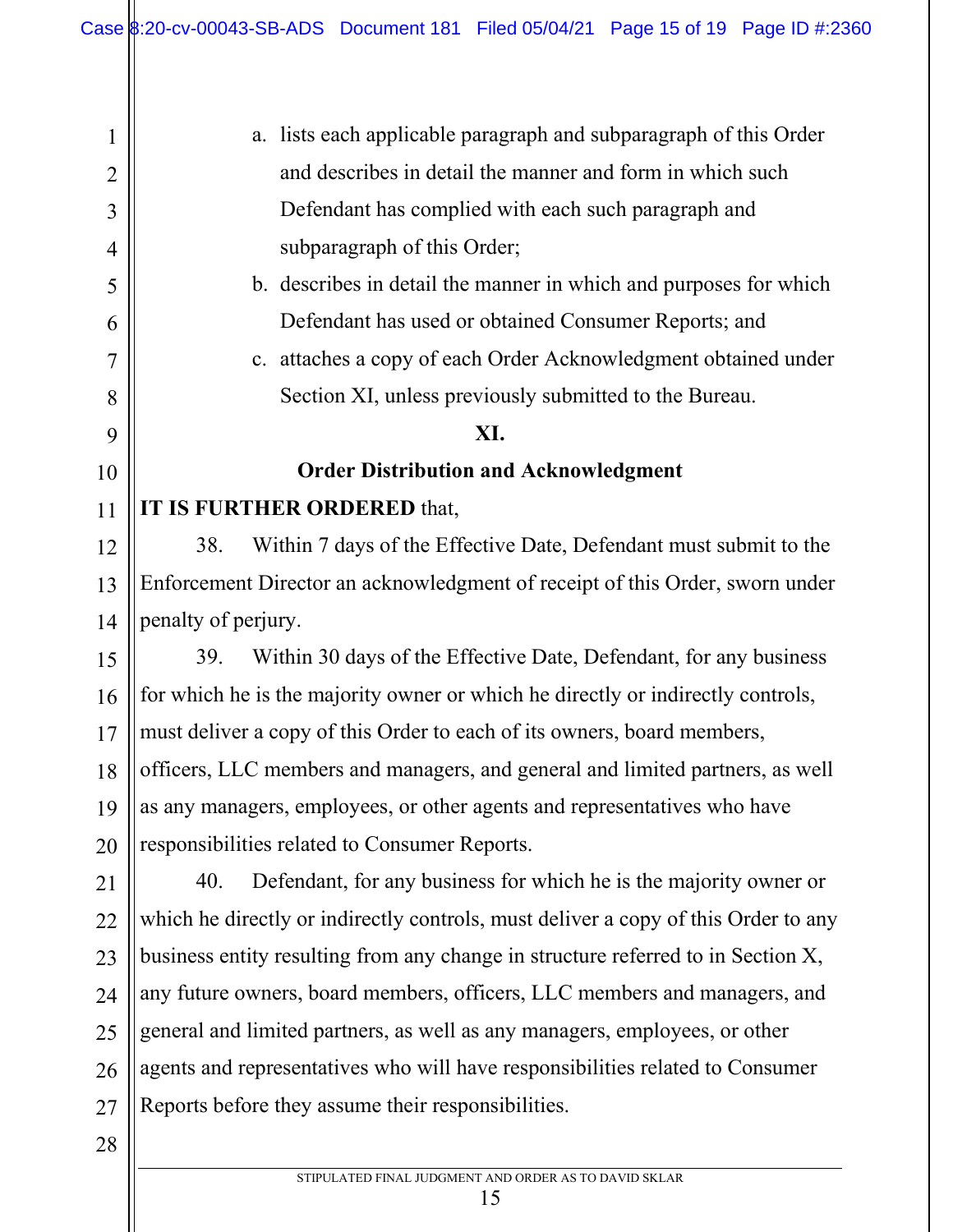41. Defendant must secure a signed and dated statement acknowledging receipt of a copy of this Order, ensuring that any electronic signatures comply with the requirements of the E-Sign Act, 15 U.S.C. § 7001 *et seq.*, within 30 days of delivery, from all persons receiving a copy of this Order under this Section.

42. Within 90 days of the Effective Date, Defendant must provide the Bureau with a list of all persons and their titles to whom this Order was delivered through that date under Paragraphs 39 and 40 and a copy of all signed and dated statements acknowledging receipt of this Order under Paragraph 41.

#### **XII.**

### **Recordkeeping**

#### 12 **IT IS FURTHER ORDERED** that,

18 43. Defendant, for any business for which he is the majority owner or which he directly or indirectly controls, must create all documents and business records necessary to demonstrate full compliance with each provision of this Order, including all submissions to the Bureau. Defendant must retain these documents for at least 10 years after creation and make them available to the Bureau upon the Bureau's request.

19 20 21 44. Defendant, for any business for which he is the majority owner or which he directly or indirectly controls, must maintain, for 10 years from the Effective Date, or 10 years after creation, whichever is longer:

22 23 24

25

1

2

3

4

5

6

7

8

9

10

11

13

14

15

16

17

a. all records concerning Consumer Reports used or obtained; and

b. all consumer complaints and refund requests (whether received directly or indirectly, such as through a third party), and any responses to those complaints or requests.

26 27 Defendant must make these materials available to the Bureau upon the Bureau's request.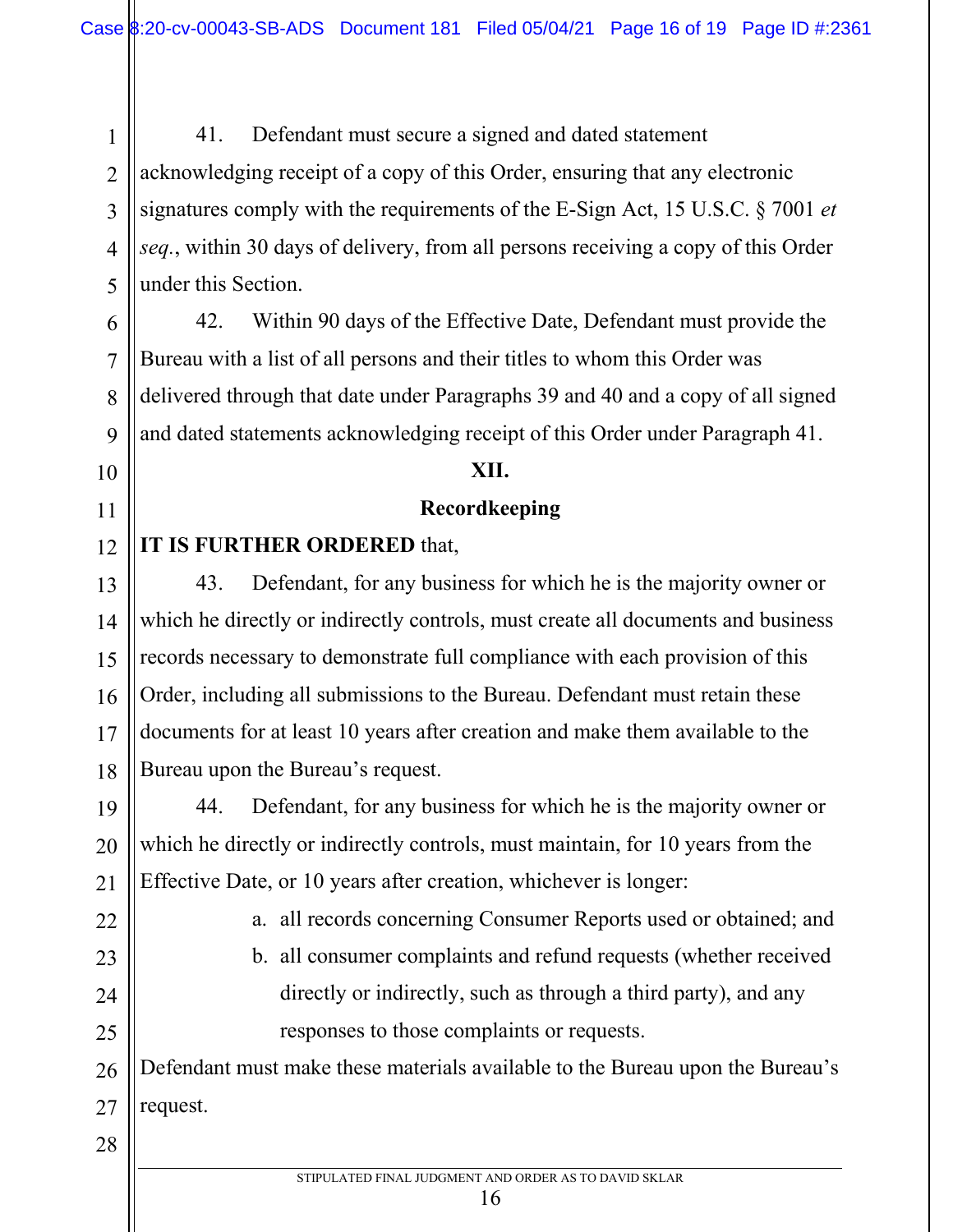| 1              | XIII.                                                                              |
|----------------|------------------------------------------------------------------------------------|
| $\overline{2}$ | <b>Notices</b>                                                                     |
| 3              | IT IS FURTHER ORDERED that:                                                        |
| $\overline{4}$ | Unless otherwise directed in writing by the Bureau, Defendant<br>45.               |
| 5              | must provide all submissions, requests, communications, or other documents         |
| 6              | relating to this Order in writing, with the subject line, "CFPB v. Chou Team       |
| $\overline{7}$ | Realty, LLC, et al., Case No. 8:20-cv-00043-SB-ADS," and send them by              |
| 8              | overnight courier or first-class mail to the below address, and                    |
| 9              | contemporaneously by email to <b>Enforcement</b> Compliance (a)cfpb.gov:           |
| 10             | <b>Assistant Director for Enforcement</b>                                          |
| 11             | <b>Bureau of Consumer Financial Protection</b>                                     |
| 12             | <b>ATTENTION: Office of Enforcement</b>                                            |
| 13             | 1700 G Street, N.W.                                                                |
| 14             | Washington D.C. 20552                                                              |
| 15             | The Enforcement Director may, in his or her discretion, modify<br>46.              |
| 16             | any non-material requirements of this Order $(e.g.,$ reasonable extensions of time |
| 17             | and changes to reporting requirements) if he or she determines good cause          |
| 18             | justifies the modification. Any such modification by the Enforcement Director      |
| 19             | must be in writing.                                                                |
| 20             | XIV.                                                                               |
| 21             | <b>Cooperation with the Bureau</b>                                                 |
| 22             | IT IS FURTHER ORDERED that:                                                        |
| 23             | Defendant must cooperate fully to help the Bureau determine the<br>47.             |
| 24             | identity and location of, and the amount of injury sustained by, each Affected     |
| 25             | Consumer. Defendant must provide such information in his agents' possession        |
| 26             | or control within 14 days of receiving a written request from the Bureau.          |
| 27             |                                                                                    |
| 28             |                                                                                    |
|                | STIPULATED FINAL JUDGMENT AND ORDER AS TO DAVID SKLAR                              |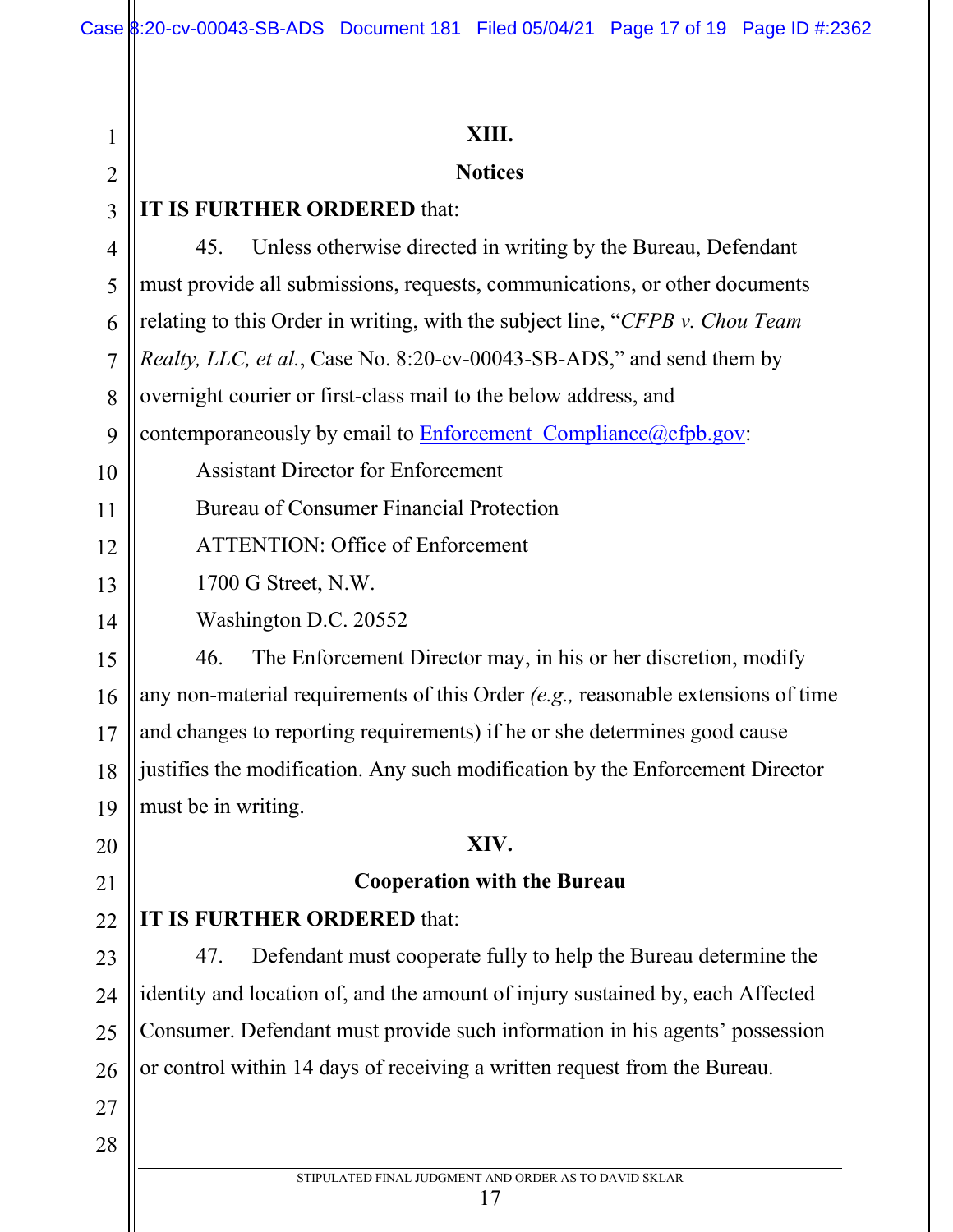2 3 4 5 6 7 8 9 48. Defendant must cooperate fully with the Bureau in this lawsuit, *CFPB v. Chou Team Realty, LLC, et al.*, Case No. 8:20-cv-00043-SB-ADS (C.D. Cal.), and in any investigation related to or associated with the conduct described in the Complaint. Defendant must provide truthful and complete information, evidence, and testimony. Defendant must appear for interviews, discovery, hearings, trials, and any other proceedings that the Bureau may reasonably request upon 10 days written notice, or other reasonable notice, at such places and times as the Bureau may designate, without the service of compulsory process.

1

10

11

12

13

14

19

20

21

27

28

### **XV.**

# **Compliance Monitoring**

**IT IS FURTHER ORDERED** that, to monitor Defendant's compliance with this Order, including the financial representations upon which part of the judgment was suspended:

15 16 17 18 49. Within 14 days of receipt of a written request from the Bureau, Defendant must submit additional compliance reports or other requested information, which must be sworn under penalty of perjury; provide testimony; or produce documents.

50. For purposes of this Section, the Bureau may communicate directly with the Defendant, unless the Defendant retains counsel related to these communications.

22 23 24 51. Defendant must permit Bureau representatives to interview any employee or other person affiliated with Defendant who has agreed to such an interview. The person interviewed may have counsel present.

25 26 52. Nothing in this Order will limit the Bureau's lawful use of compulsory process, under 12 C.F.R. § 1080.6.

STIPULATED FINAL JUDGMENT AND ORDER AS TO DAVID SKLAR